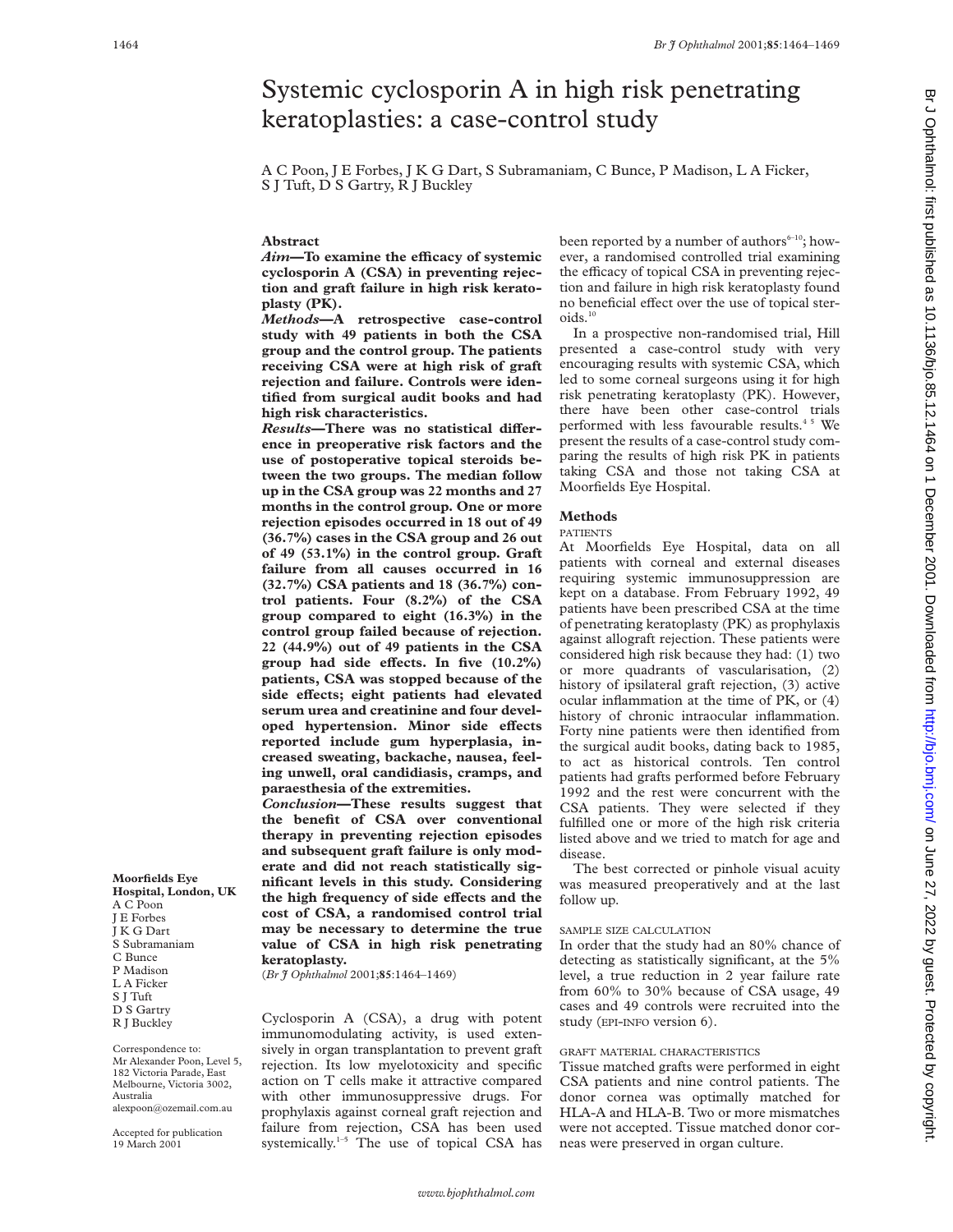|                                   | CSA $(n = 49)$<br>$N\sigma$ (%) $\{m\}^*$ | Control $(n = 49)$<br>$N\sigma$ (%) $\{m\}$ | p Value | $\gamma^2$ Test |
|-----------------------------------|-------------------------------------------|---------------------------------------------|---------|-----------------|
| Male                              | 32(65)                                    | 32(65)                                      |         |                 |
| Inflammation at time of operation | $15(31)$ {1}                              | 17(35)                                      | 0.72    |                 |
| Vascularisation ≥2 quadrants      | 30(61.2)                                  | 26(53.1)                                    | 0.41    |                 |
| Previous rejection                | 9                                         | 9                                           |         |                 |
| HLA matched graft                 | 8(16.3)                                   | 9(18.4)                                     | 0.79    |                 |
|                                   | Median (IOR)                              | Median (IOR)                                |         | Rank sum        |
| Age (years)                       | 45(33, 52)                                | 58 (45, 72)                                 | < 0.01  |                 |
| Number of previous PK             | 1(0,1)                                    | 0(0,1)                                      | 0.30    |                 |
| Donor size                        | 8(7.75, 8.25)                             | 8(7.75, 8.5)                                |         |                 |
| Follow up of clear graft (months) | 22(15, 34)                                | 27(12, 54)                                  | 0.30    |                 |
| Maximum follow up                 | 60                                        | 159                                         |         |                 |
|                                   |                                           |                                             |         |                 |

 $*<sub>m</sub>$  = number missing; % is % of n – m.

*Table 2 Primary pathology*

| Primary pathology                       | CSA | Control |
|-----------------------------------------|-----|---------|
| <b>HSV</b>                              | 3   |         |
| Other infections                        | 10  | 11      |
| Keratoconus and dystrophies             | 4   |         |
| Chemical burns                          | 6   | 3       |
| Other inflammatory (RA, atopy, GVH, IK) | 5   |         |
| Endothelial failure                     | 15  | 10      |
| Other (mechanical trauma, aniridia)     | 6   |         |

 $HSV =$  herpes simplex infection;  $RA =$  rheumatoid arthritis;  $GVH = \text{graft versus host disease}; IK = \text{interstitial keratitis}.$ 

Non-matched donor corneas were preserved as corneoscleral discs in culture medium at 4°C. At Moorfields, McCarey-Kaufman medium was used up to 1991, after which Optisol GS (Chiron Vision) was used. All patients received Optisol GS stored corneas except for six control patients who received MK stored corneas.

#### **TECHNIQUE**

The donor grafts ranged from 6.75 to 11.5 mm (mean 8.0 mm) in the CSA group and 5.0 to 11.5 (mean 8.1 mm) in the control group. The grafts were 0.25–0.50 mm larger than the recipient beds. Eleven CSA patients and 12 controls had simultaneous extracapsular cataract extraction. All had placement of an intraocular lens except for one CSA and three control patients who were left aphakic.

For all patients, 10/0 nylon was used to secure the graft either as interrupted sutures or as one continuous suture. Subconjunctival cefuroxime (125 mg) and betamethasone (4 mg) were given at the completion of surgery. Postoperatively, patients were started on topical steroids and chloramphenicol. The frequency of steroid varied from hourly day and night to four times a day. Chloramphenicol drops were instilled four times a day.

*Table 3 Postoperative topical and systemic steroid use*

|                                                                                                                                                                                                                                                          | CSA                                                       | Control                                                   | p Value                                              |
|----------------------------------------------------------------------------------------------------------------------------------------------------------------------------------------------------------------------------------------------------------|-----------------------------------------------------------|-----------------------------------------------------------|------------------------------------------------------|
| Topical steroids for >1 year<br>No of drops <sup>+</sup> for the first 3 months (mean)<br>No of drops <sup>+</sup> for the first 6 months (mean)<br>No of drops <sup>+</sup> for the first 12 months (mean)<br>Systemic steroids during follow up period | 35 out of $36*$<br>455<br>756<br>1220<br>$21$ out of $49$ | 31 out of $36*$<br>470<br>699<br>1063<br>$10$ out of $49$ | 0.201<br>0.78<br>0.09%<br>0.17%<br>0.03 <sup>‡</sup> |

\*Out of those with at least 1 year follow up and have not failed.

†Dexamethasone equivalent drops. Non-dexamethasone drops converted to equivalent dexamethasone drops using the following relative potencies. Dexamethasone alcohol  $0.1\% = 1$ ; prednisolone acetate 1% = 1.275; fluoromethalone alcohol 0.1% = 0.775; prednisolone phosphate  $0.3\% = 0.35$ .<sup>11</sup> ‡Fisher exact test.

§Mann-Whitney test.

CSA THERAPY

Patients receiving CSA underwent full blood and metabolic analysis before CSA was started. CSA was initiated at the time of surgery or just before. The preparation of CSA used was changed from Sandimmun (Novartis) to Neoral (Sandoz) in 1997. The dose used was between 3 and 5 mg/kg per day. Monthly trough serum CSA levels were performed and the dosages adjusted so that the trough levels fell between 75 and 180 µg/l. The serum CSA is measured using the EMIT 2000 cyclosporin specific assay (Behring), which is based on monoclonal antibodies. Baseline and monthly blood pressure measurements were performed together with renal function tests, liver function tests, and a full blood count. CSA was used for at least 12 months unless side effects required its cessation. All recorded side effects were noted with CSA therapy.

# REJECTION CRITERIA AND TREATMENT OF **REJECTION**

Rejection was defined as the occurrence of one of the following: (1) development of a rejection line (epithelial or endothelial); (2) new unilateral anterior chamber reaction with KP; (3) increasing corneal oedema in a previously clear compact graft with visible aqueous cells.

Rejection episodes were treated with hourly dexamethasone 0.1% drops day and night and subconjunctival betamethasone (4 mg) was given in the majority of cases. The dexamethasone was weaned in accordance to the clinical response. Some patients received 500 mg intravenous methylprednisolone for rejection episodes.

Graft failure was defined as the permanent loss of corneal transparency in a previously thin and clear cornea. Graft failure secondary to rejection was defined as when failure was thought to be due primarily to rejection.

### ASSESSMENT OF TOPICAL STEROID AND SYSTEMIC STEROID USE

The type, frequency, and duration of topical steroids used postoperatively were recorded for all patients. Leibowitz presented data on relative potency of various topical steroid formulations, based on inhibition of polymorphonuclear leucocyte migration into the cornea in the setting of keratitis.<sup>11</sup> Using these data we converted the topical medications used into dexamethasone equivalent units and were able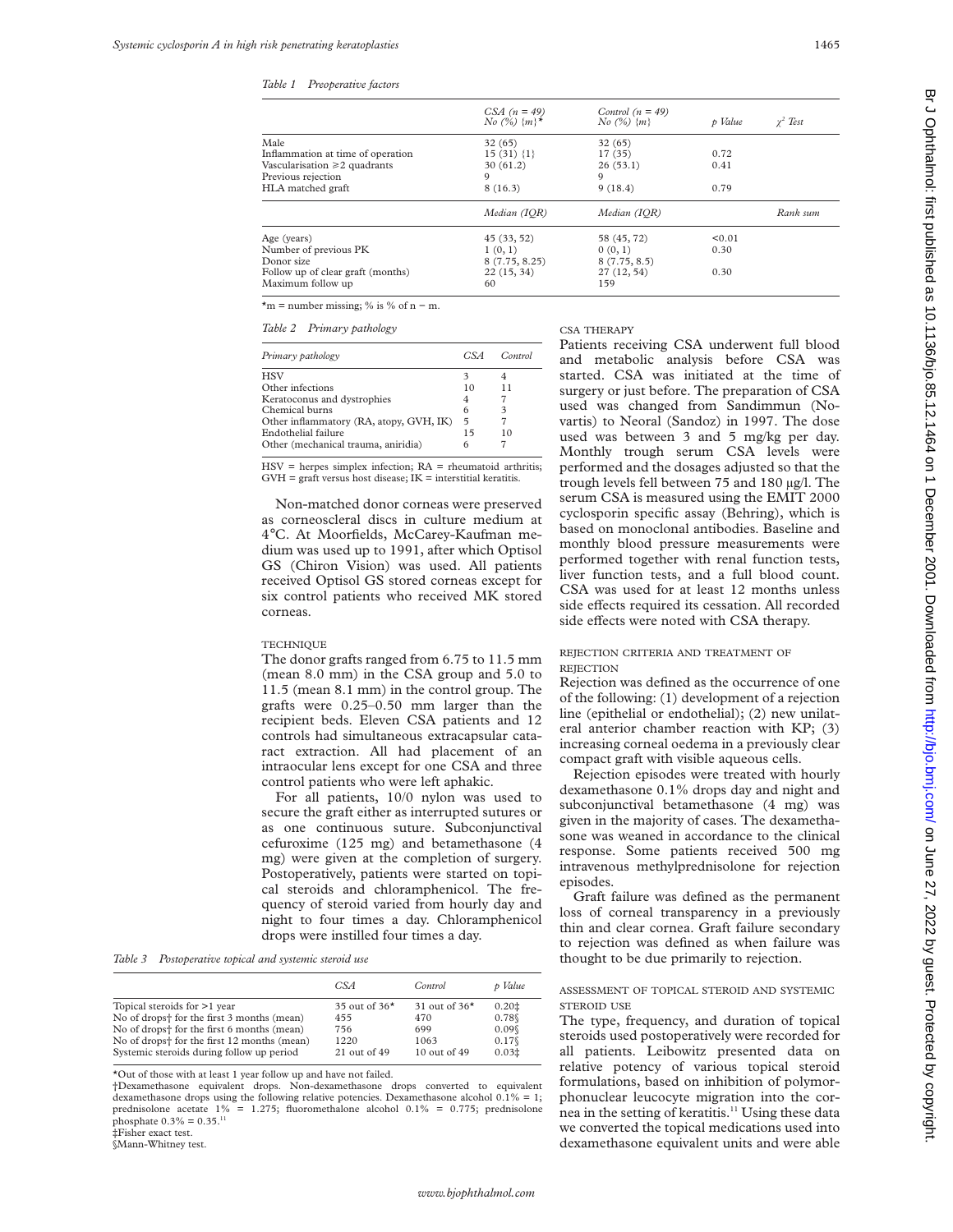to compare the steroid usage between the patients of the two groups. All patients except for one CSA patient and three control patients were started on dexamethasone as the initial postoperative topical steroid. Of the four patients not started on dexamethasone immediately postoperatively, the patient in the CSA

*Table 4 Rejection and failure rates: overall\*, and at 1 and 2 year follow up*

|                      | CSA               | Control           | Fisher   |
|----------------------|-------------------|-------------------|----------|
| Rejection            |                   |                   |          |
| $Overal*$            | 18/49 (36.7%)     | 26/49 (53.1%)     | $p=0.16$ |
| 1 year               | $11/45(24.4\%)$   | 14/43 (32.6%)     | $p=0.48$ |
| 2 years              | 15/33(45.5%)      | 21/37 (56.8%)     | $p=0.47$ |
| Failure (all causes) |                   |                   |          |
| $Overal*$            | $14/49$ (28.6%)   | 18/49 (36.7%)     | $p=0.71$ |
| 1 year               | $6/45$ $(13.3\%)$ | $5/43$ $(11.6\%)$ | $p=1.00$ |
| 2 years              | 11/33 (33.3%)     | $8/37(21.6\%)$    | $p=0.30$ |
| Failure (rejection)  |                   |                   |          |
| $Overal*$            | $4/49(8.2\%)$     | $8/49$ (16.3%)    | $p=0.36$ |
| 2 years              | $1/33$ $(3.0\%)$  | $3/37(8.1\%)$     | $p=0.62$ |

\*Overall rates do not take into account the shorter overall follow up in the CSA group.



*Figure 1* Kaplan-Meier survival estimates for rejection. Difference between the CSA and *control groups was not significant when compared by log rank and Wilcoxon (Breslow) tests. The number of study patients at risk at various points after time zero are shown below the horizontal axis.*



*Figure 2* Kaplan-Meier survival estimates for failure from rejection. Difference between *the CSA and control groups was not significant when compared by log rank and Wilcoxon (Breslow) tests. The number of study patients at risk at various points after time zero are shown below the horizontal axis.*

group was taking prednisolone phosphate 0.3% and the three control patients were taking prednisolone acetate 1%.

# **STATISTICS**

The age, sex, and various preoperative risk factors were compared between the cases and controls (Table 1).  $\chi^2$  tests were used to compare categorical variables and the rank sum test was used to compare continuous variables.

Kaplan-Meier plots of the estimated probabilities over time, of rejection, failure and failure due to rejection were constructed and "survival" experiences compared by the log rank test. The proportion of rejections, failures and failures from rejection at 1 and 2 years were compared using Fisher's exact test.

# **Results**

# PATIENTS

Table 1 shows that the median age of the CSA group was significantly less than that of the control group (p <0.01). This was due to the reluctance to use CSA in elderly patients. The follow up periods of the two groups are also different, but not statistically significantly so. Table 2 compares the primary corneal pathology requiring grafting to be performed in the two groups.

#### TOPICAL AND SYSTEMIC STEROID USE

Table 3 compares the steroid use between the patients of the two groups. There was no statistically significant difference between the mean number of dexamethasone equivalent drops taken per patient at 3, 6, and 12 months postoperatively. There was no significant difference in the number of patients receiving topical steroids for more than 1 year. However, there were a greater number of CSA patients requiring systemic prednisolone postoperatively. Four patients in the CSA group and three in the control group received 500 mg intravenous methylprednisolone for rejection episodes. One control patient had oral prednisolone (1 mg/kg) weaned over 2 months for a rejection episode. The other patients requiring systemic steroids took oral prednisolone for significant ocular surface or intraocular inflammation (for example, atopic sclerokeratitis, scleritis, and episcleritis related to infections, and rheumatoid related sclerokeratitis).

#### REJECTION AND FAILURE RATES

One and 2 year rates of rejection, failure from all causes, and failure from rejection of the two groups are compared in Table 4. In all groups, no significant difference was found between the CSA and control groups. Figures 1, 2, and 3 are the Kaplan-Meier survival plots for rejection, failure from rejection, and failure from all causes. Log rank testing revealed no statistical significance between the two groups for the three outcomes. It should be noted, however, that power to detect differences in survival experiences is related to the number of events rather than the number of patients, and is therefore low.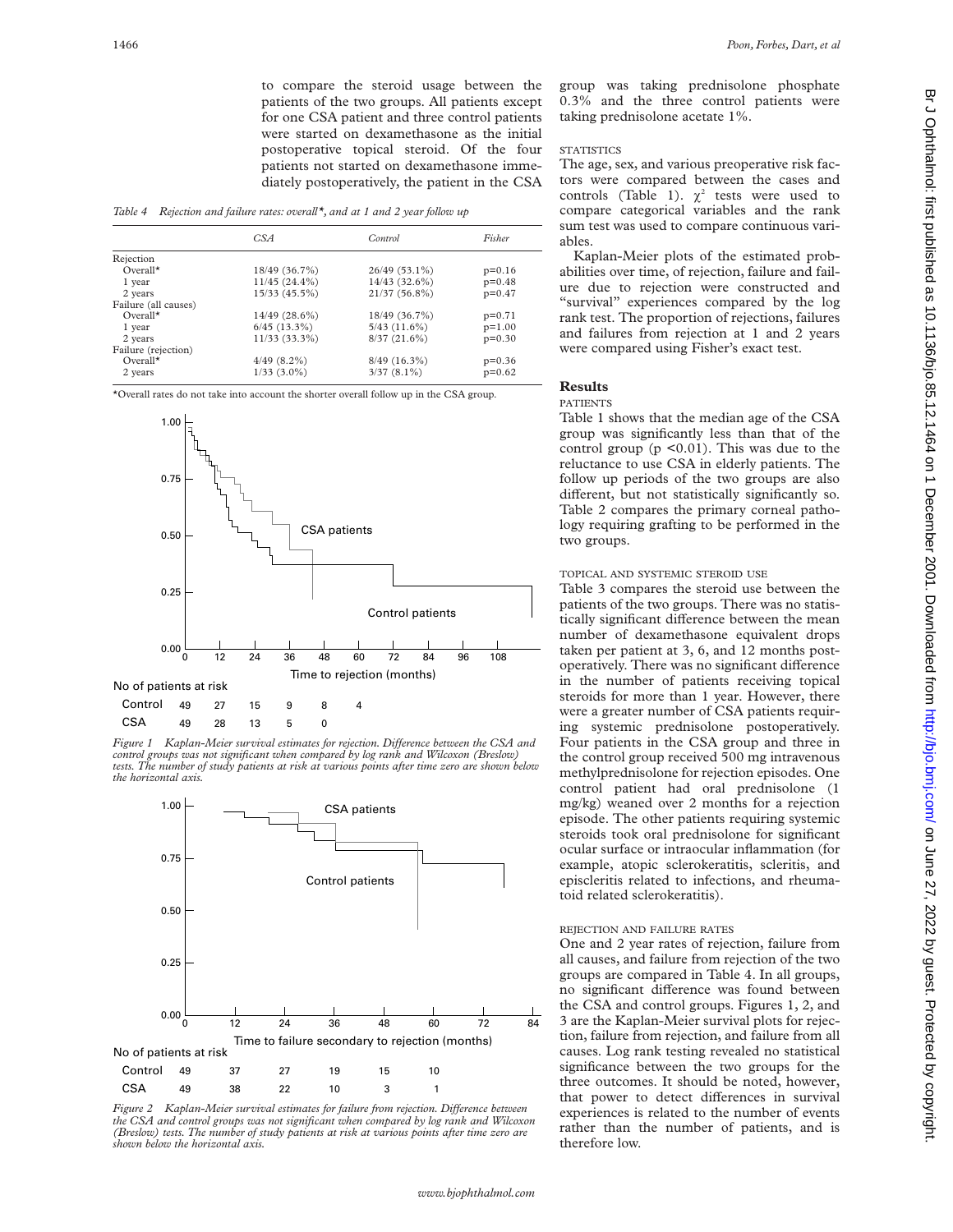

*Figure 3* Kaplan-Meier survival estimates for failure (all causes). Difference between the *CSA and control group was not significant when compared by log rank and Wilcoxon (Breslow) tests. The number of study patients at risk at various points after time zero are shown below the horizontal axis.*

*Table 5* Side effects recorded

| Side effect                   | No             |
|-------------------------------|----------------|
| Increased creatinine and urea | 8              |
| Paraesthesia                  | 3              |
| Hypertension                  |                |
| Felt unwell                   |                |
| Nausea and vomiting           | 3              |
| Elevated liver enzymes        | $\overline{c}$ |
| Backache                      | $\mathfrak{D}$ |
| Gingival hyperplasia          |                |
| Sweating                      |                |
| Cramps                        |                |
| Diarrhoea                     |                |
| <b>Shakes</b>                 |                |
| Oral candidiasis              |                |

Of the 26 patients in the control group who rejected, their median time to rejection was 11.5 months. By comparison, the 18 patients in the CSA group rejected at a median of 9.5 months.

Twelve of the 18 (24.5%) rejected while on CSA at a median of 4 months (range 1–17 months). Six grafts rejected after CSA had been stopped for a median of 18 months (range 5–28 months). The median duration of CSA use for the six grafts was 13.5 months.

#### SIDE EFFECTS

Table 5 lists the side effects and their frequency. Twenty two of the 49 patients  $(44.9\%)$  on CSA had recorded side effects. Five patients (10.2%) stopped CSA because of side effects. A further nine patients required reduction in CSA.

#### VISUAL ACUITY

Figures 4 and 5 demonstrate that patients in both groups tended to improve postoperatively. Twenty one of the 49 (42.9%) CSA patients and 13 out of the 49 (26.5%) control patients had a corrected or pinhole VA of  $6/18$  or better (p=0.09) at last postoperative visit.

#### **Discussion**

In this study, cases and controls were similar the only statistically significant difference being age and the use of systemic steroids in the CSA



*Figure 4 Visual acuity (corrected or with pinhole) of control patients, preoperative versus postoperative acuity. VA units: 0 = no perception of light, 1 = perception of light, 2 = hand movement, 3 = counting fingers, 4 = 6/60, 5 = 6/36, 6 = 6/24, 7 = 6/18, 8 = 6/12, 9 = 6/9, 10 = 6/6. Solid circle represents the "no change" line where the postoperative acuity equals preoperative acuity; bar represents the postoperative VA plotted against the preoperative VA. Those above the line of "no change" represent an improvement of VA.*



*Figure 5 Visual acuity (corrected or with pinhole) for CSA patients, preoperative versus postoperative VA. VA units: 0 = no perception of light, 1 = perception of light, 2 = hand movement, 3 = counting fingers, 4 = 6/60, 5 = 6/36, 6 = 6/24, 7 = 6/18, 8 = 6/12, 9 = 6/9, 10 = 6/6. Solid circle represents the "no change" line where the postoperative acuity equals preoperative acuity; bar represents the postoperative VA plotted against the preoperative VA. Those above the line of "no change" represent an improvement of VA.*

group. The relatively small difference in age is unlikely to have influenced the results; Williams *et al* looked at the influence of advanced recipient age on outcome of corneal transplantation and found that graft survival falls significantly in recipients aged 60 or more years when compared with outcome in younger patients. However, they concluded that the different indications for grafting between the young and the old recipients account for most if not all of the difference in graft survival and advanced age in itself does not have a major impact on graft survival.<sup>12</sup> The difference in systemic steroid use is one of the weaknesses of a retrospective study design. The reasons for this are uncertain but include a change in practice between 1985, when data collection started for the control patients, and 1992 when data collection started for the CSA patients. Clinicians, already more comfortable with using systemic CSA, may have been less concerned about the addition of systemic steroids than they were before 1992 when topical therapy alone was more usual. Alternatively, the CSA patient group may have been more subject to episodes of inflammation than the control group despite having similar disorders. However, the CSA group had more patients with chemical injuries while the control group had more in the keratoconus and dystrophy category, suggesting that the CSA group may have been at higher risk of rejection. However, these conditions were the initial corneal pathology and all eyes had high risk characteristics by the time of the PK in question.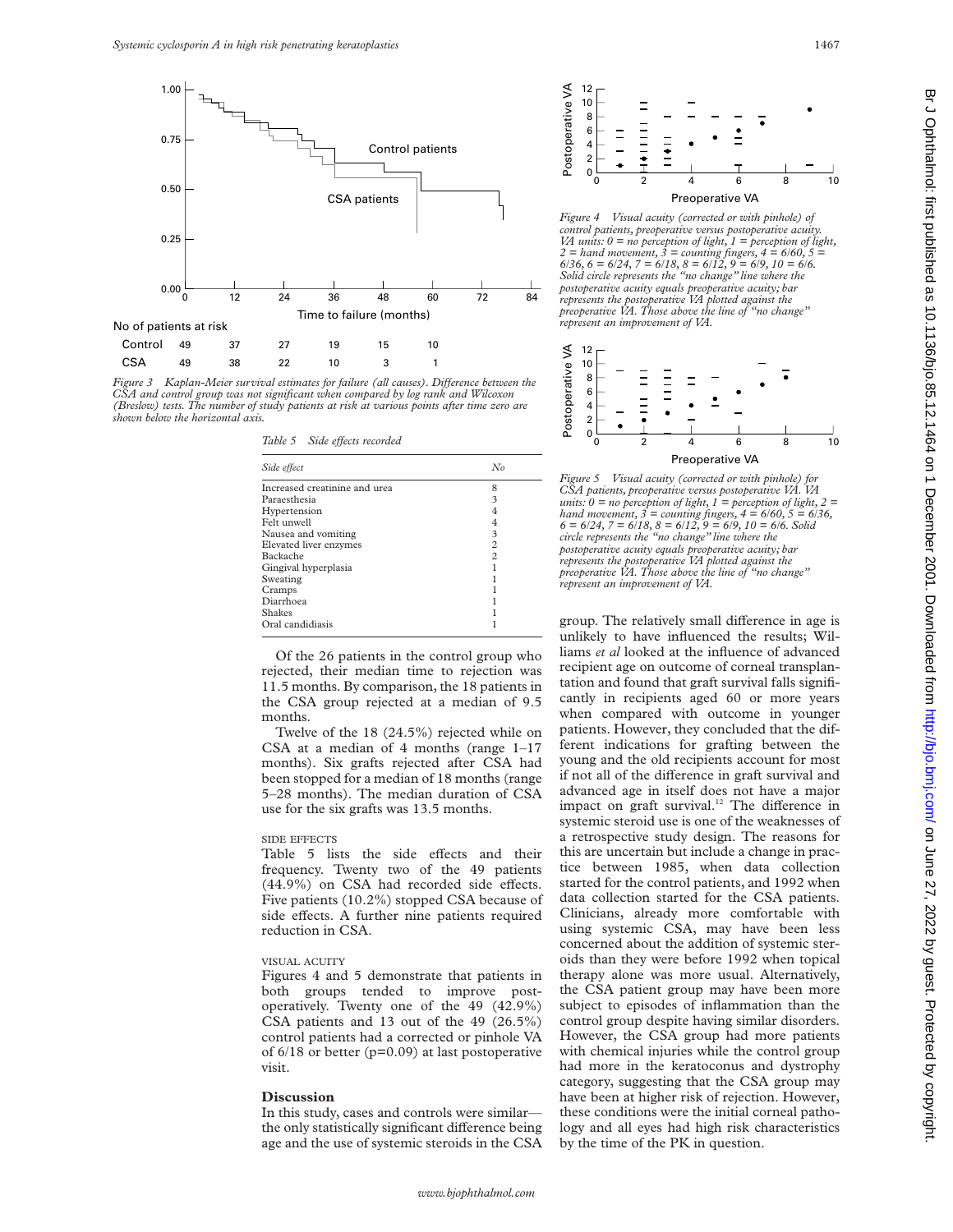*Table 6 Comparison with other case/control studies*

|                                   | Rejection |         |          | Failure from rejection |         |     |
|-----------------------------------|-----------|---------|----------|------------------------|---------|-----|
|                                   | CSA       | Control |          | CSA                    | Control |     |
| Poon, $n=49$                      | 37%       | 53%     | 8%<br>ns |                        | 16%     | ns  |
| Hill $1-2$ , n=43                 | 49%       | 73%     | sig      | 23%                    | 62%     | sig |
| Robert <sup>4</sup> , n=45        | 70%       | 50%     | ns       | 50%                    | 40%     | ns  |
| Volker-Dieben <sup>5</sup> , n=21 |           |         |          | 12%                    | 15%     | ns  |

 $ns = not significant difference.$   $sig = significant difference$ .

In this study, donor material was stored in McCarey-Kaufman solution, Optisol GS, or tissue culture. There are various published comparisons between the three storage methods,<sup>13-16</sup> and no difference has been found in graft outcome.

This study showed trends towards reduced rates of rejection and failure from rejection in high risk PK with systemic immunosuppression with CSA. Failure from all causes, however, appeared to occur more rapidly in the CSA patients than the controls. However, the differences between the CSA and the control groups did not reach statistical significance. The rates of rejection and failure reported here are lower than that found by  $Hill, 12$  perhaps because his patients had different risk factors than those in this study. Hill's patients all had three to four quadrants of corneal vascularisation, while in this study, 30 and 26 patients in the CSA and control groups respectively had two or more quadrants of vascularisation and other patients had risk factors such as previous rejection episodes or inflammation at the time of surgery. In addition Hill's use of postoperative steroids was less intense and of shorter duration compared to this study; his patients received dexamethasone 0.1% drops four times daily and betamethasone 0.1% ointment at night initially and the drops were slowly weaned and stopped at 6 months postoperatively. By comparison, 35 of the CSA patients and 31 of the control patients were still using topical steroids at 1 year in this study. At 6 months the mean dexamethasone equivalent drops used was 756 and 699 in the CSA and control drops respectively; that is equivalent to approximately four drops daily for the whole of the 6 months in both groups.

There are now three case/control series showing CSA does not significantly decrease the rate of rejection or failure due to rejection. The study by Robert *et al* found that CSA did not make any difference in the rate of rejection or failure.<sup>4</sup> CSA was administered at a dose of 5 mg/kg/day and trough levels were kept at 100–150 ng/l for 3 months. They attributed the results to insufficient dose and duration of CSA, and inadequately matched patients. Volker-Dieben et al failed to show any difference in failure from rejection,<sup>5</sup> but as all the grafts were HLA matched it is possible that an effect of CSA may have been masked (see Table 6).

Various groups have reported on the use of topical CSA.<sup>6-9</sup> However, a randomised controlled study sponsored by Sandoz failed to demonstrate improved graft survival with topical CSA.10 Allosensitisation following a corneal graft may take place outside the eye, at the local

lymph nodes and this may account for the lack of effect by topical therapy.

Forty five per cent of the patients in this study had recorded side effects. Other groups have reported side effects in 29-38% of patients.<sup>24 17</sup> Ten per cent of patients stopped because of side effects. All side effects were reversible after cessation of CSA. The use of CSA in solid organ transplantation has been associated with an increased risk of lymphoproliferative disorders that has been attributed to the long duration of therapy and the use in conjunction with other immunosuppressive drugs.<sup>18</sup> The mechanism has been thought to be secondary to the impairment of the organ recipient's immune surveillance system, but there is now evidence that cyclosporin has a direct stimulatory effect on malignant cells via a TGF- $\beta$  related mechanism.<sup>19</sup> With this new evidence suggesting CSA has a direct role in progression of malignant disease, we may need to reconsider our indications for use with eye conditions.

This study supports the proposition that CSA may well have some effect on survival of high risk corneal grafts. However, this effect, like that in two of the other case controlled studies,<sup>45</sup> was not significant unlike the result of Hill's study. This may be because of the predominance of corneal vascularisation as a risk factor in Hill's study compared to the present study. Corneas that are vascularised are not necessarily at higher risk of rejection compared to a non-vascularised cornea that has rejected three or four times. It may be that the effect of CSA on rejection in vascularised corneas is different from that in corneas with previous rejection episodes and inflammation as risk factors. Another possible explanation why CSA did not improve graft survival is that the effect of CSA may have been drowned by the intensive use of topical steroids. Topical steroid was used more frequently and for longer periods in our study compared with the other case-control studies.<sup>1245</sup> Long term topical steroid use may well be effective as systemic immunosuppression in high risk keratoplasty. In patients who are pseudophakic or aphakic, and who do not suffer from a rise in IOP from use of steroids, long term steroids may be a very safe option. The cost of CSA taken at a dose of 150 mg twice daily is  $\text{\emph{f}}3200$  per year in the United Kingdom. Considering the high frequency of side effects and the cost of CSA, a randomised control trial may be necessary to determine the true value of CSA in high risk keratoplasty. Power calculations, using Pocock's formula, indicate that over 200 patients would be needed in both groups to show a reduction in failure from rejection in 5 years from 40% to 24% at 5% significance and 80% power, allowing for a 10% loss to follow up. This study would need to compare the efficacy of CSA with the use of long term topical steroids. In addition, there are a number of newer immunosuppressants, like mycophenolate mofetil and tacrolimus, which may be useful for prophylaxis against corneal graft rejection and failure.